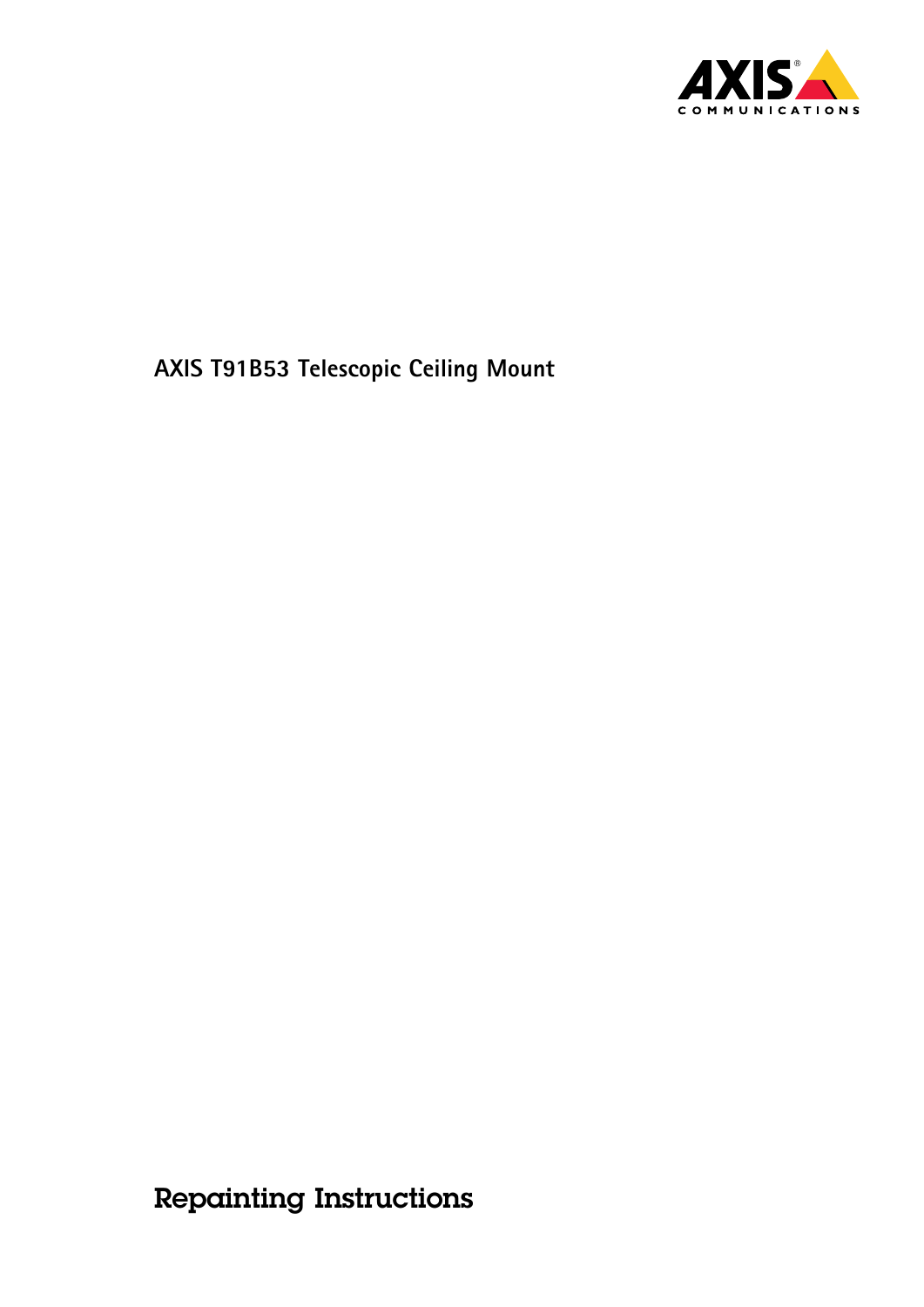### Impact on warranty

#### Impact on warranty

This product is approved for repaint by Axis, provided that you follow the instructions in this document and at *www.axis.com/warranty-implication-when-repainting*

#### **Risks with repainting**

There are several risks when disassembling or assembling an Axis product. There is always <sup>a</sup> certain yield loss during assembly. Training of operators and the use of correct tools mediates some of the problems but they can never be fully avoided. Some of the risks include:

**ESD Damage -** Always handle the product in an ESD safe environment. Even if precautions are taken there is always <sup>a</sup> risk of ESD damage. The damage can remain undetected and cause problems during the lifetime of the equipment.

**Dust contamination -** Opening <sup>a</sup> camera may expose the lens and sensor to dust or paint. Dust will affect the optical performance. Lenses need to be disassembled in <sup>a</sup> dust-free environment, preferably <sup>a</sup> cleanroom.

**Paint overspray -** Masking the different components of the equipment is critical. Failure to mask sensitive areas can cause problems with assembling the equipment. Any areas that are not painted at factory or have <sup>a</sup> different surface treatment than the rest of the parts (threads, ground and electrical contact surfaces) must also be masked to ensure function.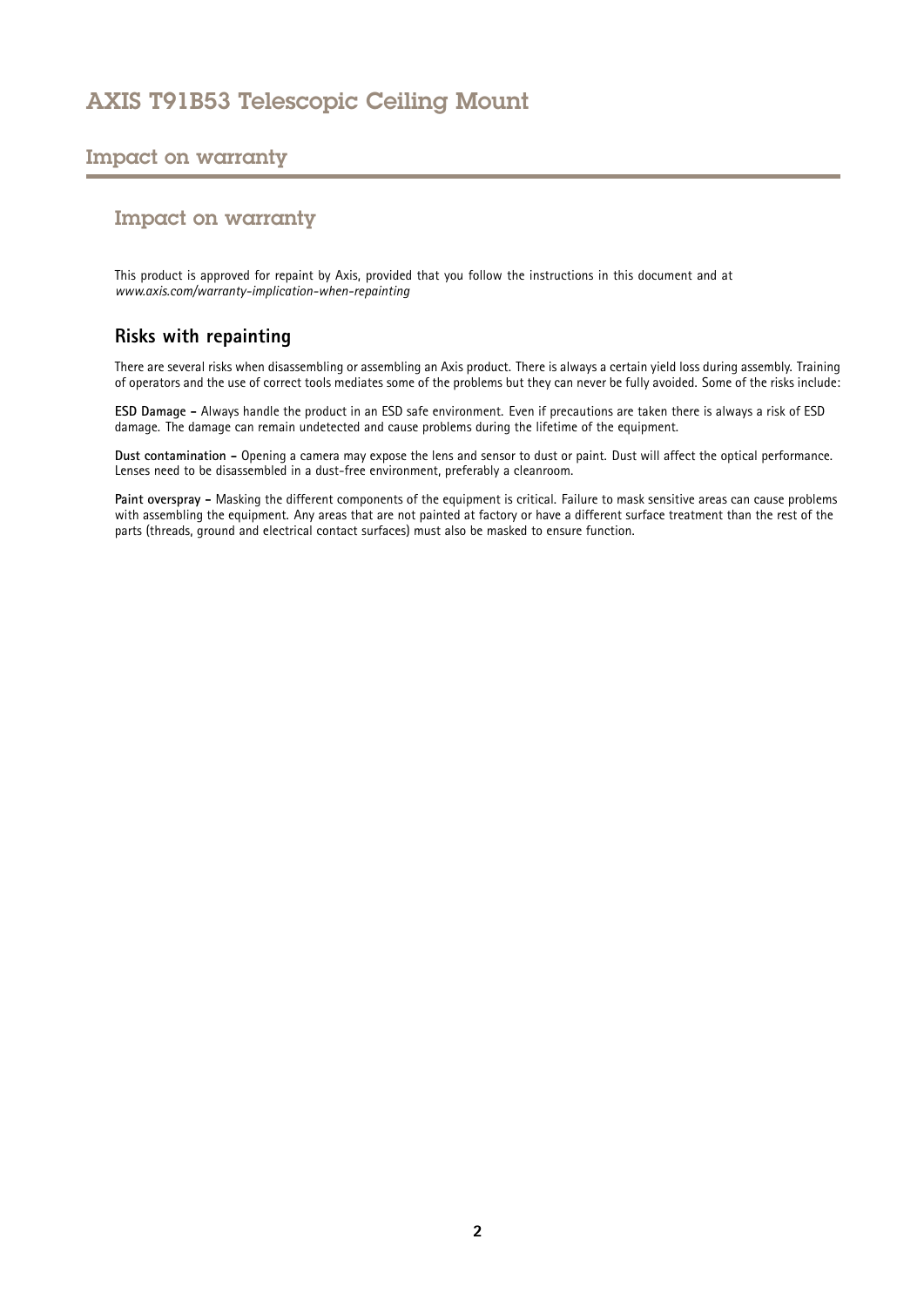#### <span id="page-2-0"></span>How to repaint the product

### How to repaint the product

## **Preparations**

Note

To ensure functionality, do not disassemble the product.

- Adjust the mount to desired length, or expand to maximum length before repainting.
- All parts to be repainted must be thoroughly cleaned to remove grease, dust or oil.
- To ensure functionality of the product, mask the thread and the screws before painting.



- *1 Thread*
- *2 Screw*

#### **Pretreatment of parts**

Depending on the part material and type of paint applied at factory, different pretreatments should be done for the new paint to adhere as well as possible. For all variants though, proper cleaning to remove oil, grease and dust is strongly recommended.

For more information on the materials used in the product, see its datasheet at *www.axis.com*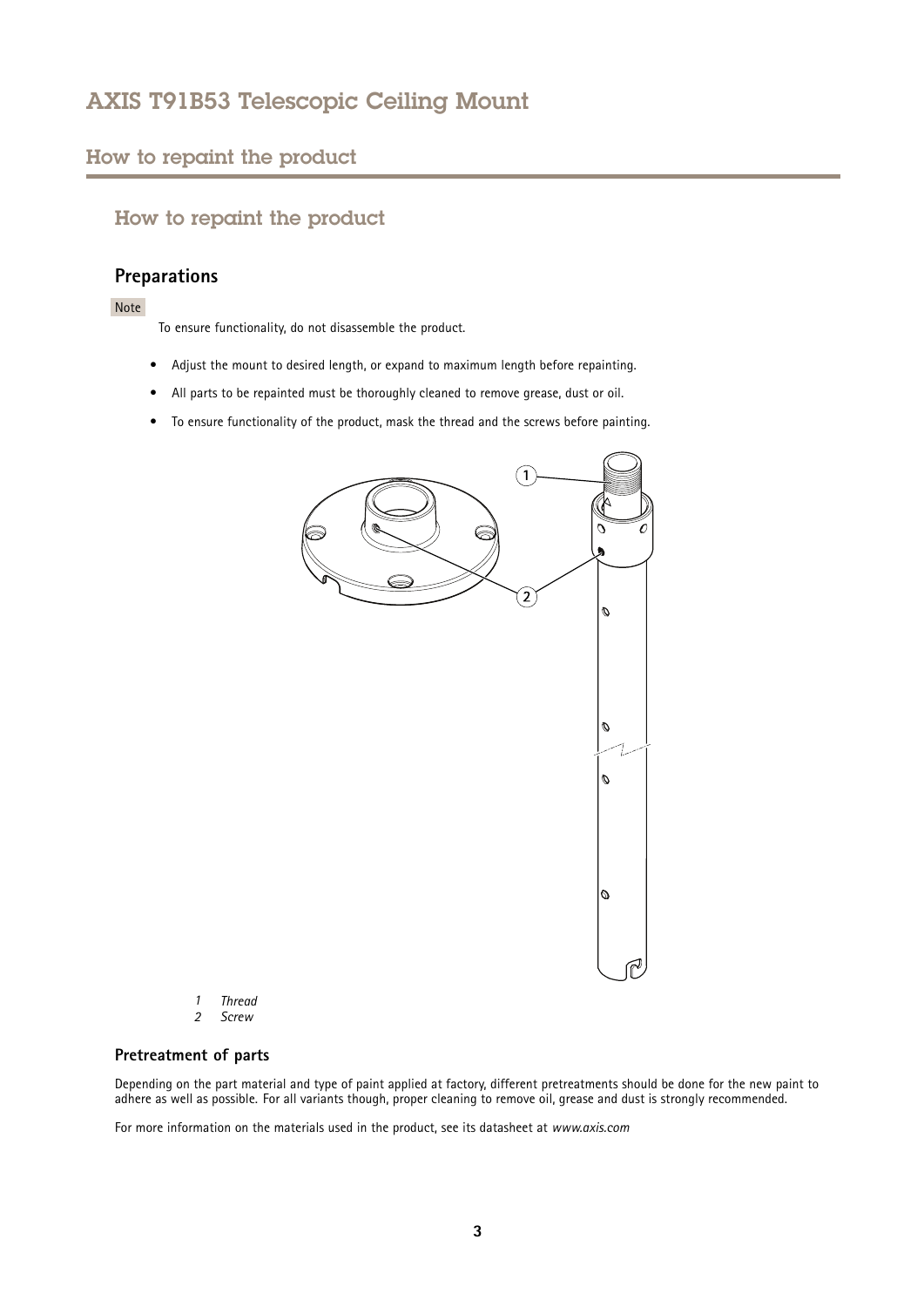## How to repaint the product

**Powder coated parts -** Using fine sandpaper, remove the original powder coating down to the stainless steel surface and clean the parts before painting, or use <sup>a</sup> primer.

**Anodised and chromated parts -** Use <sup>a</sup> primer.

**Uncoated stainless steel -** No special pretreatment is needed, but make sure that the surface is clean before painting.

**Plastic -** Use <sup>a</sup> primer.

## **Repainting**

- 1. Make sure all necessary preparations have been made, see *[Preparations](#page-2-0) on page [3](#page-2-0)* .
- 2. Apply <sup>a</sup> thin and even layer of spray paint according to the instructions of the paint manufacturer.
- 3. Let the paint dry.
- 4. To get <sup>a</sup> better coverage and clearer color, apply <sup>a</sup> second layer of spray paint.
- 5. Let the paint dry.